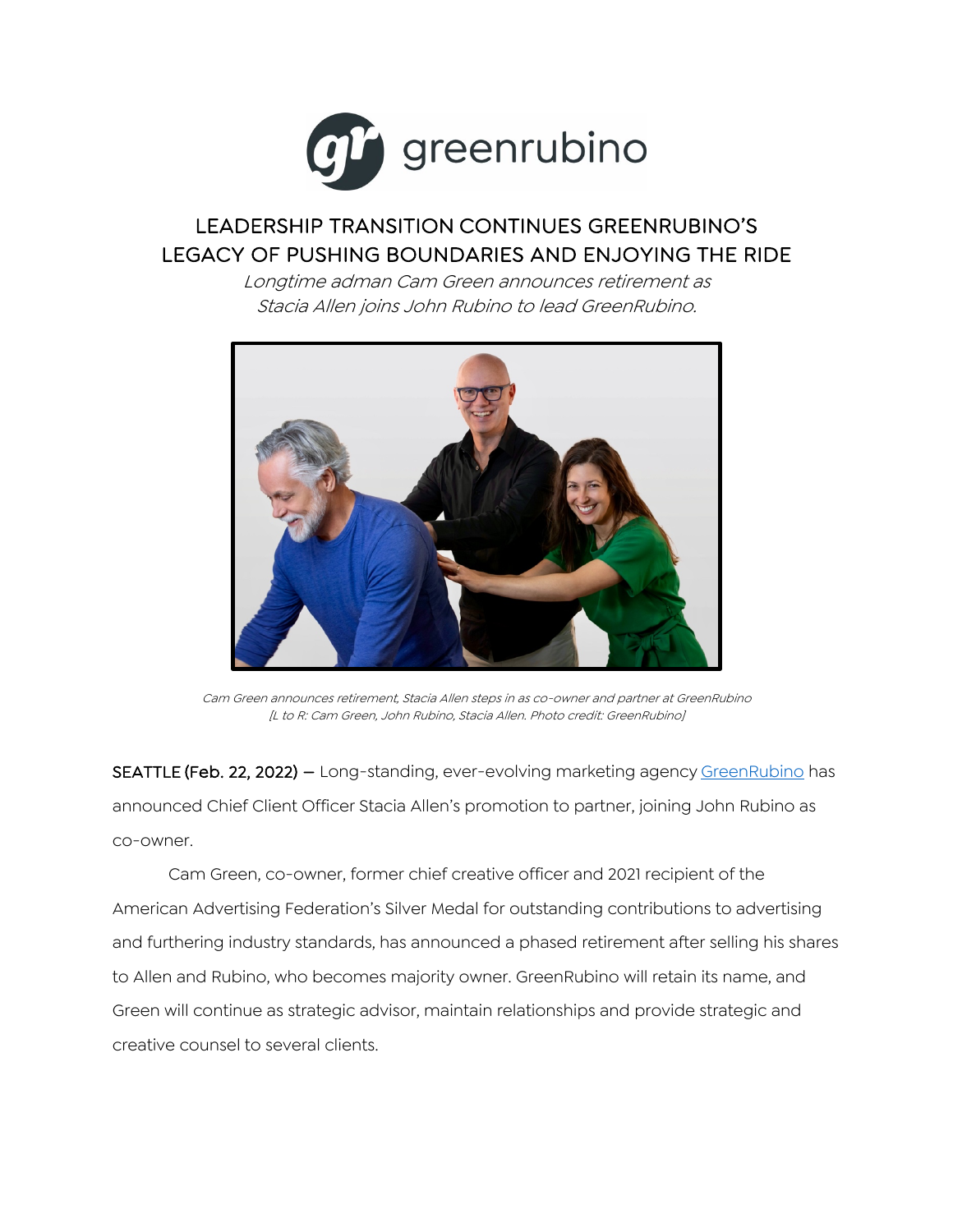"GR has always been quick to embrace change, to push ourselves in new ways, and to have fun as we go. I'm proud of helping create, build and now transition the business to John and Stacia. Now is the perfect confluence of time and talent, enabling the three of us to meet our goals," said Green. "We've grown and evolved over the past 31 years, especially since John joined 17 years ago. Stacia has been an excellent strategist, marketer and natural leader over the past 12 years. And with Executive Creative Director Steve Johnston leading the agency's creative, I am confident GreenRubino will remain competitive and smart while continuing to lead with vision and a dedication to culture and clients."

Allen has over 20 years of agency experience in Portland and Seattle and an extensive background in strategic development and client management. She loves finding the insight that propels success for each client, all while leading the account and business teams and overseeing strategy and client relationships.

"GR has been my professional home for a dozen years," said Allen. "John and I look forward to growing the agency's footprint in the Northwest and beyond. We are determined to operate an agency that produces the best work for our clients and attracts the strongest talent. I'm proud to serve as a role model for others in our industry who struggle to find balance between home and career."

"GreenRubino would not be the agency it is today without the contributions and vision of Cam Green over the past 31 years," said Rubino. "Our industry has evolved in almost unrecognizable ways, and we've remained competitive, staying ahead of that evolution. With Stacia's new role and an ongoing influx of talent, we are poised to continue doing just that. I'm excited to partner with Stacia as we move forward together."

Rubino and Allen plan to expand the agency's services, driven by client and industry demand, as well as maintain GreenRubino's position as a leader in digital media. Clients include Pima Medical Institute, Columbia Bank, MultiCare Health System, Columbia Hospitality, Hyatt, and State of Washington Tourism. GreenRubino offers fully integrated services, including advertising, branding, business consulting, design, digital, marketing sciences, media, public relations, web and an in-house content studio. Formerly Hadley